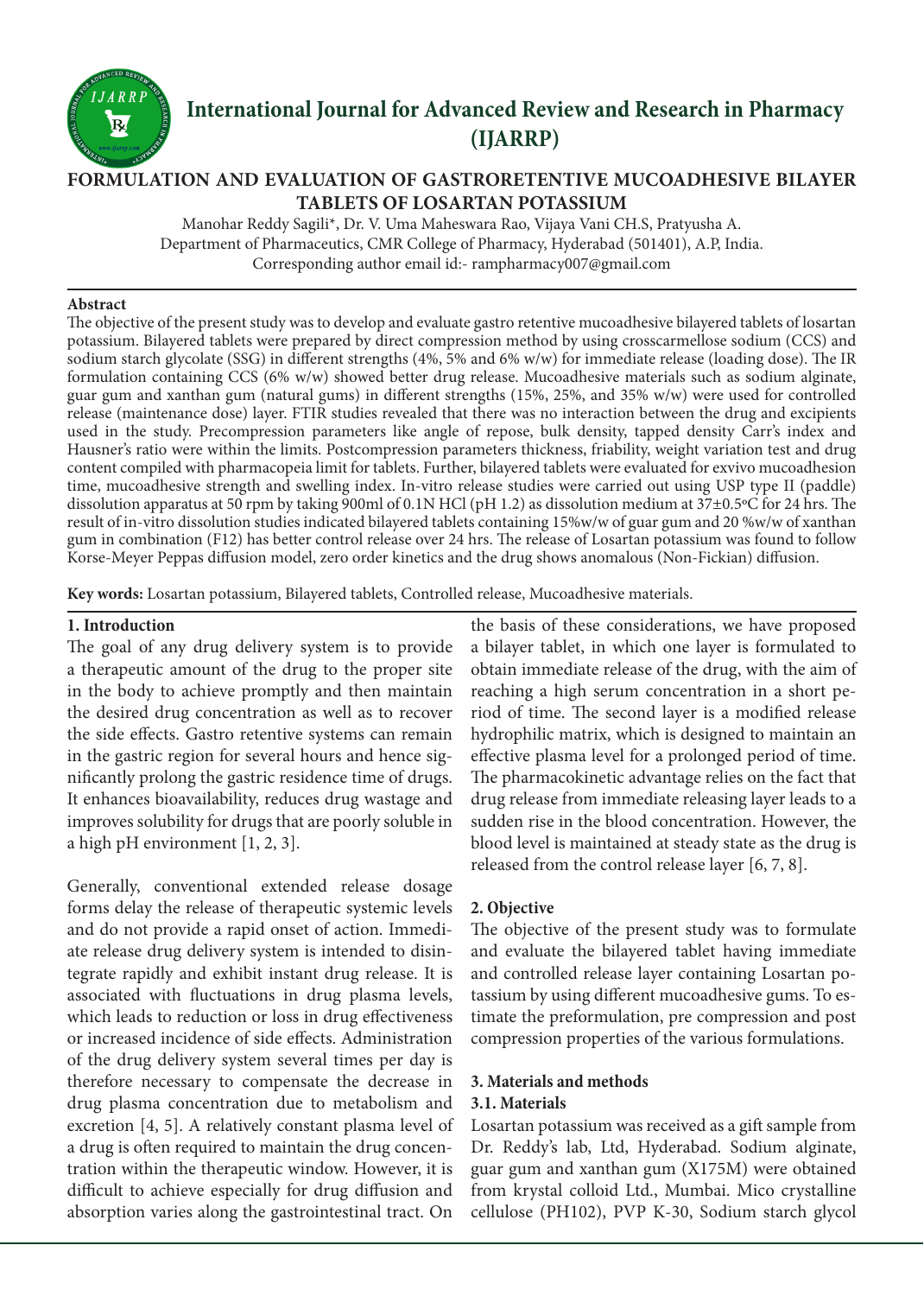ate and Cross carmellose sodium were obtained from Loba chemicals, Pvt, Ltd. Magnesium stearate and Talc were obtained from S.D Fine Chem., Mumbai. All the reagents and chemicals used were of analytical grade.

## **3.2 Methods**

#### **3.2.1 Drug Excipient Compatibility Studies [9, 10]**

Compatibility study was carried for pure Losartan potassium and combination of Losartan potassium with excipients. Fourier transfer infra red (FTIR) spectroscopic (shimadzu, Japan) studies were carried out by approximately diluting the drug sample with dried potassium bromide (1:100) and acquiring infrared (IR) spectrum in the range of 400 to 4000cm-1 .

## **3.2.2 Calculation of Loading and Maintenance Dose [11]**

The total dose of Losartan potassium for a once daily controlled release formulation was calculated by using available pharmacokinetic data.

Volume of distribution (Vd) =  $34L$ , Cmax = 0.25 mg/L, Loading dose (di) =  $Cmax * Vd$ , therefore (di) = 8.5 mg 10 mg.

Total dose (Td) = di  $(1+ 0.693*t/t1/2)$ 

Where  $t =$  time during which controlled release is required (24hrs),  $t1/2 = biological half life of the drug$ (2hrs).

Therefore Td =  $79.186$  80mg.

Maintenance dose (control release dose), Dm is calculated from the following formula.

 $Td = Di + Dm$ ,  $Dm = Td - Di$ , therefore  $Dm = 70mg$ 

## **3.2.3 Formulation of Bilayer tablet**

Various formulation batches of Losartan potassium were prepared using 4%, 5% and 6% superdisintegrants (Ac-Di-sol and Sodium starch glycolate). Those formulations showing good results were used for the preparation of immediate release layer. Losartan potassium, MCC and super disintegrants were mixed properly in a mortar according to compositions. The resulting blend was passed through sieve # 60. Accurately weighed 100mg of powder blend fed manually into each die of 10 station Cadmach tablet compression machine and compressed by using 8mm flat faced punch by direct compression method. Compression force was kept constant for all formulations. The controlled release layer was prepared by direct compression method. Drug and various concentrations of polymer were mixed properly in a mortar. Later, MCC and PVPK-30 were added. The resulting blend was passed through sieve #60. Initially IR powder blend was fed manually into the die of 10 station Cad mach tablet compression machine and compressed at low compression force to form uniform layer. Subsequently controlled release layer powder was added over that layer and completely compressed on rotary tablet punching machine by using flat faced punch 8mm.

## **3.2.4 Evaluation of powder blend Angle of repose**

Static angle of repose was determined according to the fixed funnel method; where by accurately weighed powder (3g) were carefully poured through the funnel with its tip at 2cm height (H), until the apex of the conical heap so formed just reached the tip of the funnel. The mean diameter 2R of the base for the powder cone was measured and the angle of repose (0) was calculated using the following equation.

Tan  $(0) = H/R$ 

## **Bulk density and tapped density**

Both poured bulk and tapped bulk densities were determined, where by a quantity (3g) of powder blend from each formula, previously lightly shaken to break any agglomerates formed, was introduced into a 10 ml measuring cylinder. After the initial volume was observed, the cylinder was allowed to fall under its own weight onto a hard surface from the height of 2.5cm at 2-second intervals. The tapping was continued until no further change in the volume was noted.

#### **Carr's Compressibility Index and Hausner's ratio**

The compressibility of the powder was determined by carr's compressibility index (CI). The Hausner's ratio (HR) is number that is correlated to the flow ability of powder.

 $CI = ((TD-BD)/TD)^*100$ where TD= tapped density and BD= bulk density. HR = (100/100-CI)

## **3.2.5 Evaluation of tablets [12, 13, 14]**

The prepared bilayer tablets were evaluated for hardness, thickness, friability, weight variation test and drug content. Hardness of tablets was tested using Monsanto hardness tester (Serve well, Bangalore). Friability of the tablets was determined in a Roche Friabilator (Electro lab, Mumbai). The thickness of tablets was measured by vernier calipers. Weight variation test was performed according to official method. Drug content for Losartan potassium was carried out by measuring the absorbance of samples at 238nm using Shimadzu UV-1800 spectrophotometer Japan and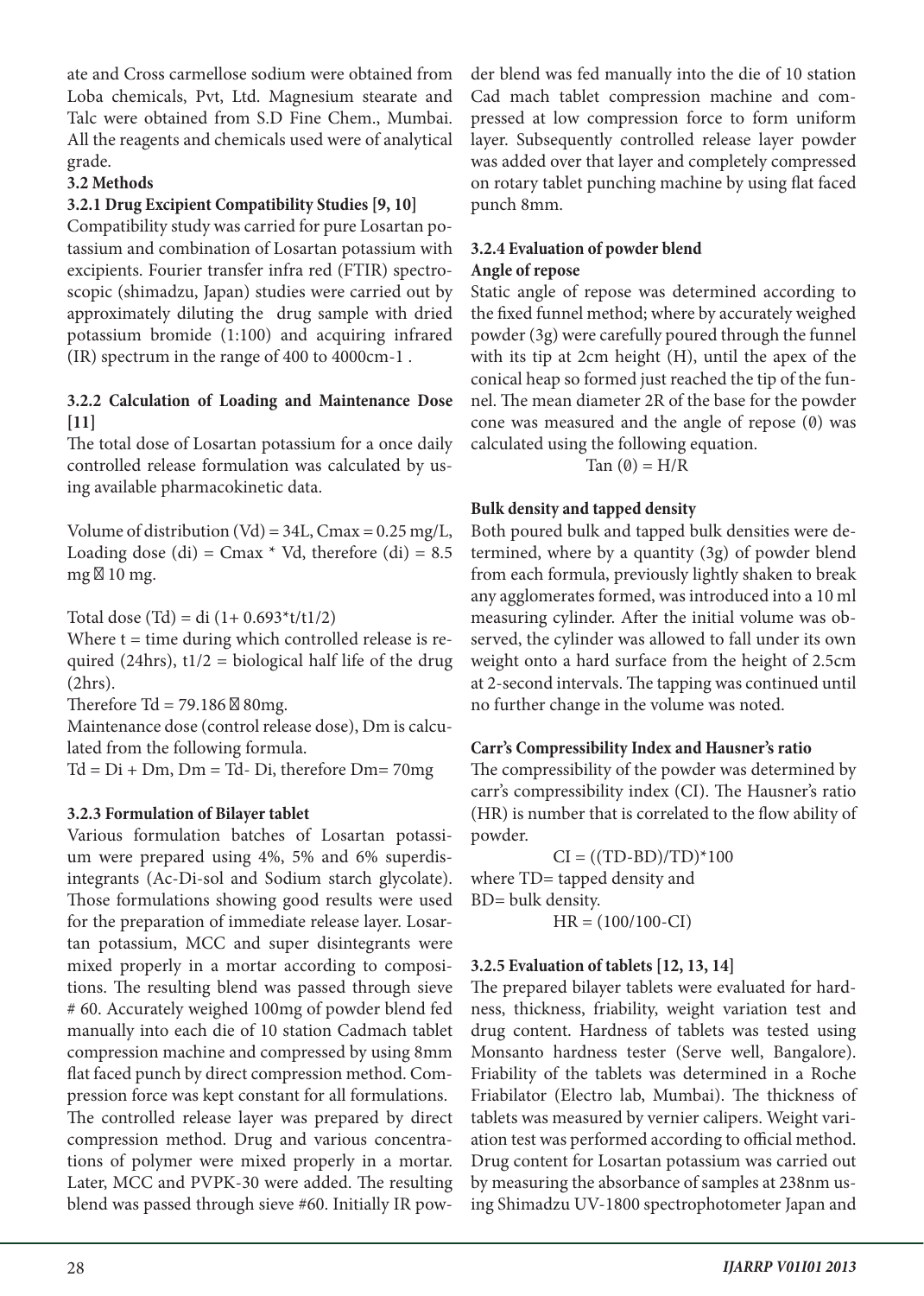comparing the content from a calibration curve of Losartan potassium.

## **3.2.6 Invitro drug release study [15, 16]**

Release of the prepared tablets was determined up to 24hr using USP XX1V (typeII) dissolution rate test apparatus (Model TDT 6P Electro lab Mumbai). 900 ml of 0.1N HCl was used as dissolution medium. The rotation of paddle was fixed at 50rpm and the temperature of 37±0.5oC was maintained throughout the experiment. Samples of 5ml were withdrawn at known time intervals and were placed with same volume of fresh dissolution media after each with drawn. The samples were analyzed spectrophotometrically for drug contents on double beam UV/Visible spectrophotometer (Shimadzu 1800 Japan) at 238nm.

## **3.2.7 Swelling studies [17, 18]**

The swelling studies were carried out by determining the swelling index using USP type I apparatus (basket) and revolved at 50 rpm for 6hr. At intervals of 1hr, tablets were removed from basket and weighed (Wt). The swelling index was calculated by using the formula given below.

Swelling index  $= ((Wt-Wo)/Wo)^*100$ 

Wt= weight of swollen tablet at each time interval, Wo= initial weight of tablet.

## **3.2.8 Invitro Mucoadhesion studies [19]**

The mucoadhesive strength of tablets was measured on modified physical balance. The apparatus consist of a modified double beam physical balance in which the right and left pan were with lighter pans. The left side of the balance was made heavier than the right side by placing a 5g weight on left side pan. Teflon block fabricated with an upward protrusion on one side was kept in the beaker, which was then placed below the left-hand set of the balance. The goat gastric mucus membrane was used as the model membrane and 0.1 N HCl buffer solution was used as the moistening fluid. The mucus membrane was tied to a Teflon- coated glass slide and this slide was fixed over the protrusion

in the Teflon block using a thread. The block was then placed in a beaker containing 0.1 N HCl buffer solutions at level that just touches the membrane inorder to moisten the membrane. By keeping a 5g weight on the right pan that two sides were balanced. The beaker with the Teflon block was kept below the left hand set up of the balance. The tablet was stuck on to the lower side of the left hand side pan. 5 g weight from the right pan was then removed; this lowers the left pan along with the tablet over the membrane with the weight of 5g. This was kept undisturbed for 3 min. then the weight on the right hand side was added in an increment of 0.5 g until the tablet just separates from the membrane surface. The excess weight on the right pan i.e. total weight minus 5g was taken as the measure of the mucoadhesive strength. From the mucoadhesive strength, the force of adhesion was calculated by using following formula.

Force of adhesion  $(N) = (Mucoadhesive strength)$ \*9.81)/1000.

## **3.2.9 Ex vivo mucoadhesion time**

The exvivo mucoadhesion time studies were performed (in triplicate) after application of tablets on freshly cut goat stomach mucosa. The mucosa was fixed on a glass slide using cyanoacrylate adhesive and kept in a slanting position in the beaker. A side of each tablet was wetted with 50μl fluid and was attached to the mucosa by applying a light force with a finger tip for 20 s. the beaker was filled with 900 ml of simulated gastric fluid and kept at 37±0.5oC, after 2 minutes a stirring rate of 75 rpm was applied to simulate the stomach. Tablet behaviour and mucoadhesive time were monitored until complete detachment or dissolution occurred.

## **3.2.10 Stability studies [20]**

The stability study of the formulation F12 was carried out according to ICH guidelines at  $40 \pm 2$ o C / 75  $\pm$  5% RH for one month by storing the samples in stability chamber (Lab-care. Mumbai).

*Table 1: Formulation development of immediate release layer*

| Ingredients $(g)$        | $\mathbf{A1}$ | A <sub>2</sub> | A <sub>3</sub> | A <sub>4</sub> | A <sub>5</sub> | A6    |
|--------------------------|---------------|----------------|----------------|----------------|----------------|-------|
| Losartan potassium       | 10            | 10             | 10             | 10             | 10             | 10    |
| Ac-Di-Sol                | 4             |                | 5              |                | 6              |       |
| Sodium starch glycol ate |               | $\overline{4}$ |                | 5              |                | 6     |
| <b>MCC PH 102</b>        | 83.75         | 83.75          | 82.75          | 82.75          | 81.75          | 81.75 |
| Color                    | 0.25          | 0.25           | 0.25           | 0.25           | 0.25           | 0.25  |
| Magnesium stearate       |               |                |                |                |                |       |
| <b>Talc</b>              |               |                |                |                |                |       |
| Total weight             | 100           | 100            | 100            | 100            | 100            | 100   |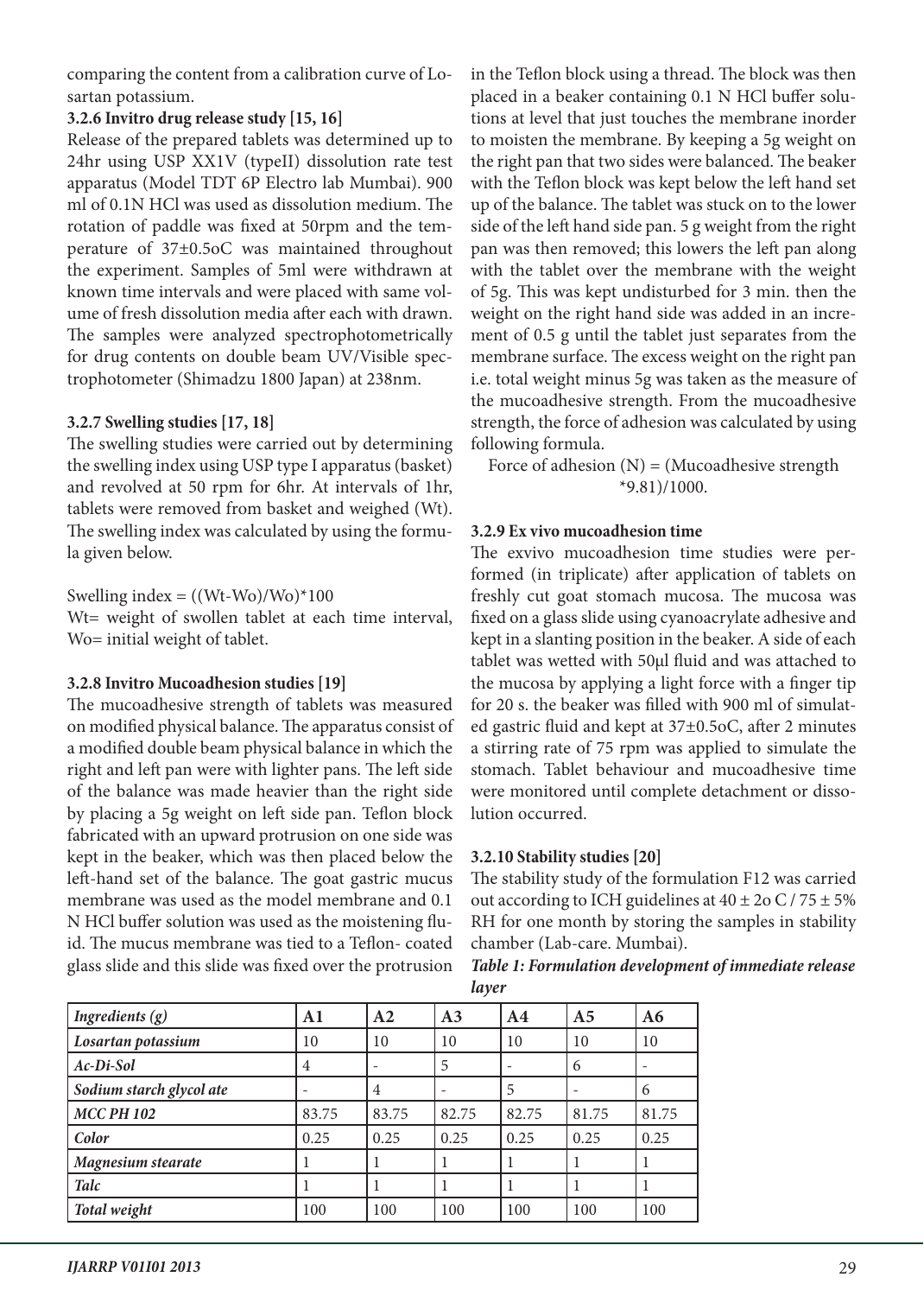



| <u> 1401е 2: Formulaipons for Losarian polassium ouayerea lapiels</u><br>Ingredients | F1                       | F <sub>2</sub>           | F <sub>3</sub> | F <sub>4</sub>           | F <sub>5</sub> | F <sub>6</sub>           | F7                       | F <sub>8</sub>           | F <sub>9</sub>           | <b>F10</b>     | <b>F11</b>     | F12                      |
|--------------------------------------------------------------------------------------|--------------------------|--------------------------|----------------|--------------------------|----------------|--------------------------|--------------------------|--------------------------|--------------------------|----------------|----------------|--------------------------|
| (mg)                                                                                 |                          |                          |                |                          |                |                          |                          |                          |                          |                |                |                          |
| <b>IMMEDIATE RELEASE COMPONENT</b>                                                   |                          |                          |                |                          |                |                          |                          |                          |                          |                |                |                          |
| Losartan<br>potassium                                                                | 10                       | 10                       | 10             | 10                       | 10             | 10                       | 10                       | 10                       | 10                       | 10             | 10             | 10                       |
| Ac-Di-Sol                                                                            | 6                        | 6                        | 6              | 6                        | 6              | 6                        | 6                        | 6                        | 6                        | 6              | 6              | 6                        |
| <b>MCC PH 102</b>                                                                    | 81.75                    | 81.75                    | 81.75          | 81.75                    | 81.75          | 81.75                    | 81.75                    | 81.75                    | 81.75                    | 81.75          | 81.75          | 81.75                    |
| Color                                                                                | 0.25                     | 0.25                     | 0.25           | 0.25                     | 0.25           | 0.25                     | 0.25                     | 0.25                     | 0.25                     | 0.25           | 0.25           | 0.25                     |
| <b>Magnesium</b><br>stearate                                                         | $\mathbf{1}$             | $\mathbf{1}$             | $\mathbf{1}$   | 1                        | 1              | $\mathbf{1}$             | $\mathbf{1}$             | $\mathbf 1$              | 1                        | 1              | 1              | 1                        |
| <b>Talc</b>                                                                          | $\mathbf{1}$             | $\mathbf{1}$             | $\mathbf{1}$   | $\mathbf{1}$             | 1              | $\mathbf{1}$             | $\mathbf{1}$             | $\mathbf{1}$             | $\mathbf{1}$             | $\mathbf{1}$   | 1              | 1                        |
| Total weight                                                                         | 100                      | 100                      | 100            | 100                      | 100            | 100                      | 100                      | 100                      | 100                      | 100            | 100            | 100                      |
| <b>CONTROL RELEASE COMPONENT</b>                                                     |                          |                          |                |                          |                |                          |                          |                          |                          |                |                |                          |
| Losartan<br>potassium                                                                | 70                       | 70                       | 70             | 70                       | 70             | 70                       | 70                       | 70                       | 70                       | 70             | 70             | 70                       |
| Sodium alginate                                                                      | 45                       | $\frac{1}{2}$            | $\overline{a}$ | 75                       | $\overline{a}$ | $\overline{\phantom{a}}$ | 105                      | $\overline{\phantom{0}}$ | $\overline{\phantom{a}}$ | 45             | 45             | $\overline{\phantom{0}}$ |
| Guar gum                                                                             | $\overline{\phantom{a}}$ | 45                       |                | $\bar{ }$                | 75             | $\overline{a}$           | $\overline{\phantom{0}}$ | 105                      |                          | 60             |                | 45                       |
| Xanthan gum                                                                          | $\overline{\phantom{a}}$ | $\overline{\phantom{a}}$ | 45             | $\overline{\phantom{0}}$ | $\overline{a}$ | 75                       | $\overline{\phantom{0}}$ | $\frac{1}{2}$            | 105                      | $\overline{a}$ | 60             | 60                       |
| <b>МССРН 102</b>                                                                     | 164                      | 164                      | 164            | 134                      | 134            | 134                      | 104                      | 104                      | 104                      | 104            | 104            | 104                      |
| <b>PVPK-30</b>                                                                       | 15                       | 15                       | 15             | 15                       | 15             | 15                       | 15                       | 15                       | 15                       | 15             | 15             | 15                       |
| <b>Magnesium</b>                                                                     | $\overline{3}$           | $\overline{3}$           | $\overline{3}$ | $\overline{3}$           | 3              | $\overline{3}$           | $\overline{3}$           | $\overline{3}$           | $\overline{3}$           | $\overline{3}$ | $\overline{3}$ | $\overline{3}$           |
| stearate                                                                             |                          |                          |                |                          |                |                          |                          |                          |                          |                |                |                          |
| <b>Talc</b>                                                                          | $\overline{3}$           |                          |                |                          |                |                          |                          |                          |                          |                |                |                          |
| Total weight                                                                         | 300                      | 300                      | 300            | 300                      | 300            | 300                      | 300                      | 300                      | 300                      | 300            | 300            | 300                      |

 *Table 2: Formulations for Losartan potassium bilayered tablets.*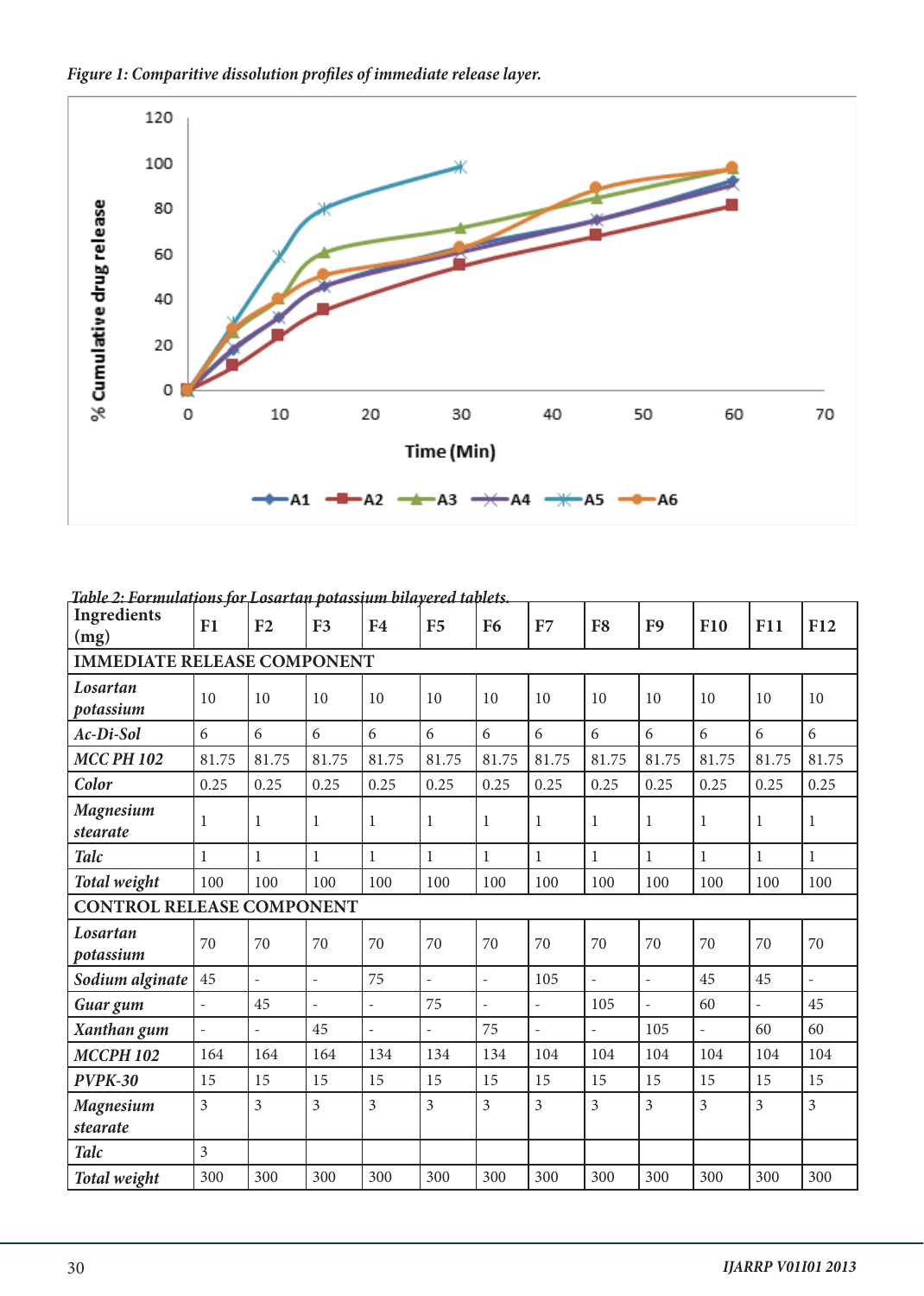| <b>Formulation</b>                                 | <b>Bulk density</b><br>$(gm/ml)^*$ | <b>Tapped density</b><br>$(gm/ml)^*$ | Hausner ratio <sup>*</sup> | Compressibility<br>index $*$ | Angle of repose<br>$(0)^*$ |  |  |  |
|----------------------------------------------------|------------------------------------|--------------------------------------|----------------------------|------------------------------|----------------------------|--|--|--|
| <b>IR</b>                                          | $0.36 \pm 0.05$                    | $0.44 \pm 0.01$                      | $1.21 \pm 0.05$            | $17.74 \pm 1.15$             | 35.12±0.67                 |  |  |  |
| F1                                                 | $0.37 \pm 0.04$                    | $0.43 \pm 0.03$                      | $1.17 \pm 0.05$            | $15.22 \pm 0.21$             | 28.64±0.46                 |  |  |  |
| F2                                                 | $0.37 \pm 0.04$                    | $0.44 \pm 0.03$                      | $1.16 \pm 0.02$            | $14.34 \pm 1.03$             | $33.26 \pm 1.02$           |  |  |  |
| F <sub>3</sub>                                     | $0.38 \pm 0.04$                    | $0.44 \pm 0.03$                      | $1.15 \pm 0.03$            | $13.24 \pm 2.35$             | $33.25 \pm 1.21$           |  |  |  |
| F4                                                 | $0.36 \pm 0.05$                    | $0.41 \pm 0.06$                      | $1.13 \pm 0.04$            | $11.96 \pm 0.44$             | 28.82±0.84                 |  |  |  |
| F <sub>5</sub>                                     | $0.37 \pm 0.05$                    | $0.45 \pm 0.04$                      | $1.23 \pm 0.04$            | $19.0 \pm 2.62$              | 34.38±0.36                 |  |  |  |
| F <sub>6</sub>                                     | $0.37 \pm 0.04$                    | $0.46 \pm 0.04$                      | $1.22 \pm 0.01$            | $18.13 \pm 1.32$             | $32.16 \pm 0.23$           |  |  |  |
| F7                                                 | $0.36 \pm 0.04$                    | $0.41 \pm 0.01$                      | $1.14 \pm 0.02$            | $12.90 \pm 2.01$             | 29.30±0.32                 |  |  |  |
| F8                                                 | $0.36 \pm 0.05$                    | $0.44 \pm 0.01$                      | $1.21 \pm 0.01$            | $17.74 \pm 1.22$             | $33.61 \pm 1.15$           |  |  |  |
| F <sub>9</sub>                                     | $0.36 \pm 0.02$                    | $0.44 \pm 0.01$                      | $1.20 \pm 0.02$            | $16.85 \pm 0.34$             | $33.67 \pm 1.22$           |  |  |  |
| F10                                                | $0.37 \pm 0.08$                    | $0.44 \pm 0.01$                      | $1.19 \pm 0.04$            | $16.06 \pm 1.27$             | $33.01 \pm 0.62$           |  |  |  |
| F11                                                | $0.37 \pm 0.02$                    | $0.47 \pm 0.08$                      | $1.26 \pm 0.05$            | $21.02 \pm 1.64$             | $30.23 \pm 0.93$           |  |  |  |
| F12                                                | $0.37 \pm 0.04$                    | $0.48 \pm 0.09$                      | $1.28 \pm 0.01$            | $21.94 \pm 1.91$             | 32.40±1.42                 |  |  |  |
| $*$ All values are expressed as mean $\pm$ SD, n=3 |                                    |                                      |                            |                              |                            |  |  |  |

*Table 3: Pre compression parameters*

# Table 4: Post compression parameters

| Formulation    | Hardness (Kg/    | %Friability | Thickness (mm)  | Weight           | % Drug content  |
|----------------|------------------|-------------|-----------------|------------------|-----------------|
|                | cm2) (Mean $\pm$ |             | (Mean $\pm$ SD, | variation (Mean  | $(Mean \pm SD)$ |
|                | $SD, n=5)$       |             | $n=5$           | $\pm$ SD, n=20)  |                 |
| F1             | $5.5 \pm 0.2$    | 0.28        | $4.45 \pm 0.02$ | $399.2 \pm 2.33$ | 98.93           |
| F2             | $6.5 \pm 0.3$    | 0.28        | $4.50 \pm 0.02$ | $399.8 \pm 2.99$ | 101.15          |
| F <sub>3</sub> | $6.3 \pm 0.2$    | 0.40        | $4.54 \pm 0.04$ | $401.8 \pm 1.89$ | 99.46           |
| F4             | $5.7 \pm 0.1$    | 0.32        | $4.52 \pm 0.04$ | $401.3 \pm 2.72$ | 99.31           |
| F <sub>5</sub> | $5.9 \pm 0.1$    | 0.37        | $4.48 \pm 0.02$ | $400.3 \pm 2.45$ | 98.87           |
| F <sub>6</sub> | $6.5 \pm 0.1$    | 0.36        | $4.51 \pm 0.02$ | $401.5 \pm 2.30$ | 101.35          |
| F7             | $5.9 \pm 0.1$    | 0.48        | $4.48 \pm 0.02$ | $400.7 \pm 1.75$ | 98.24           |
| F8             | $6.2 \pm 0.3$    | 0.36        | $4.54 \pm 0.03$ | $401.4 \pm 2.13$ | 98.18           |
| F <sub>9</sub> | $7.2 \pm 0.2$    | 0.23        | $4.46 \pm 0.02$ | $401.3 \pm 2.47$ | 99.00           |
| F10            | $6.5 \pm 0.1$    | 0.36        | $4.53 \pm 0.03$ | $401.3 \pm 2.13$ | 101.42          |
| F11            | $6.1 \pm 0.3$    | 0.48        | $4.48 \pm 0.02$ | $400.6 \pm 1.81$ | 98.81           |
| F12            | $6.3 \pm 0.1$    | 0.42        | $4.51 \pm 0.02$ | $401.3 \pm 2.96$ | 99.53           |

# *Table 5: Swelling index of Muco adhesive tablets*

| T(hr)           | F <sub>1</sub> | F <sub>2</sub> | F <sub>3</sub> | F4    | F <sub>5</sub> | F <sub>6</sub> | F7     | F8       | F9             | F10            | F11            | F12            |
|-----------------|----------------|----------------|----------------|-------|----------------|----------------|--------|----------|----------------|----------------|----------------|----------------|
| $\overline{0}$  | $\overline{0}$ | $\Omega$       | $\Omega$       |       | $\theta$       | $\Omega$       | 0      | $\theta$ | $\overline{0}$ | $\overline{0}$ | $\overline{0}$ | $\overline{0}$ |
|                 | 5.69           | 9.32           | 12.74          | 6.62  | 11.5           | 11.8           | 13.29  | 15.25    | 17.86          | 22.41          | 24.5           | 29.45          |
| $\vert 2 \vert$ | 12.11          | 18.27          | 29.95          | 15.29 | 24.86          | 30.6           | 29.43  | 28.8     | 30.21          | 37.73          | 41.61          | 46.41          |
| $\vert 3 \vert$ | 23.88          | 33.39          | 42.93          | 28.77 | 34.04          | 36.28          | 40.52  | 47.54    | 51.12          | 53.47          | 60.72          | 67.6           |
| $\vert$ 4       | 43.52          | 54.83          | 68.92          | 62.47 | 68.38          | 76.07          | 79.32  | 77.18    | 76.53          | 78.54          | 82.42          | 93.89          |
| $\overline{5}$  | 57.68          | 69.09          | 79.83          | 71.7  | 82.66          | 89.38          | 87.87  | 92.48    | 93.26          | 99.74          | 103.94         | 119.9          |
| $\vert 6 \vert$ | 72.22          | 81.66          | 92.86          | 83.06 | 92.9           | 99.48          | 106.29 | 112.4    | 122.7          | 128.98         | 135.86         | 149.7          |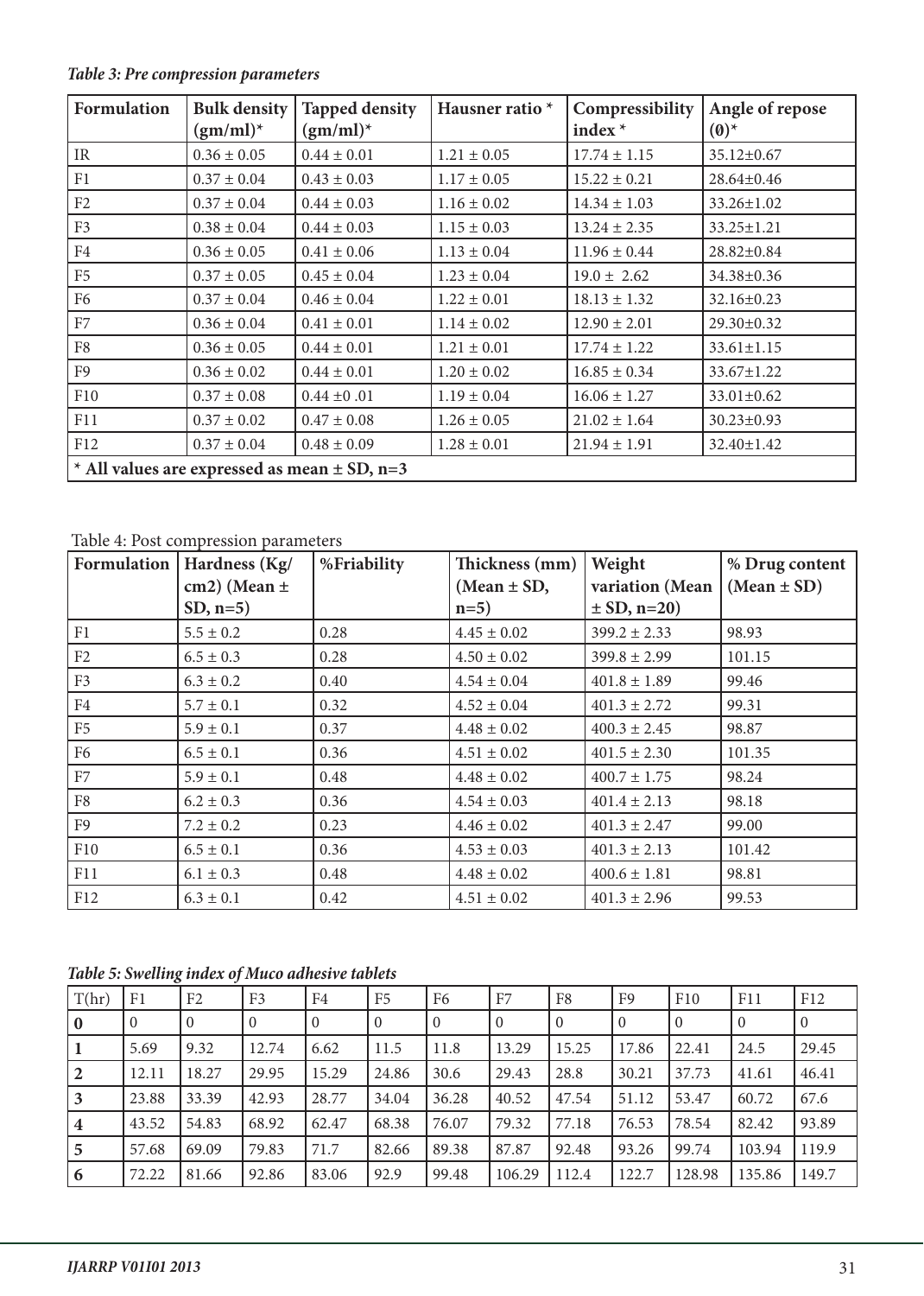| Formulation<br>code | Muco adhesive strength (g)<br>$(Mean \pm SD, n=3)$ | Muco adhesive<br>force(N) | Muco adhesion time (Hrs) |
|---------------------|----------------------------------------------------|---------------------------|--------------------------|
| F1                  | $10.5 \pm 1.5$                                     | 0.10                      | >10                      |
| F2                  | $14.5 \pm 1.4$                                     | 0.14                      | >13                      |
| F3                  | $18.7 \pm 1.0$                                     | 0.18                      | >15                      |
| F <sub>4</sub>      | $15.9 \pm 1.8$                                     | 0.15                      | >12                      |
| F5                  | $19.3 \pm 1.5$                                     | 0.18                      | >15                      |
| <b>F6</b>           | $24 \pm 1.5$                                       | 0.23                      | >17                      |
| F7                  | $19 \pm 1.6$                                       | 0.18                      | $>15$                    |
| F <sub>8</sub>      | $25.1 \pm 1.7$                                     | 0.246                     | >17                      |
| F <sub>9</sub>      | $30 \pm 1.0$                                       | 0.29                      | $>18$                    |
| <b>F10</b>          | $25.2 \pm 1.6$                                     | 0.24                      | $>16$                    |
| <b>F11</b>          | $29.6 \pm 2.0$                                     | 0.29                      | >19                      |
| <b>F12</b>          | $35.6 \pm 1.5$                                     | 0.34                      | >22                      |

*Table 7: Kinetic values obtained from different plots of formulations F1 to F12*

| <b>Formulation code</b> | Zero          | <b>First order</b> | Higuchi | Korse-Meyer Peppas |             |  |
|-------------------------|---------------|--------------------|---------|--------------------|-------------|--|
|                         | order<br>(R2) | (R2)               | (R2)    | (R2)               | $\mathbf n$ |  |
| F1                      | 0.983         | 0.683              | 0.923   | 0.966              | 0.616       |  |
| F2                      | 0.990         | 0.716              | 0.964   | 0.988              | 0.605       |  |
| F <sub>3</sub>          | 0.993         | 0.913              | 0.964   | 0.979              | 0.592       |  |
| F <sub>4</sub>          | 0.982         | 0.827              | 0.981   | 0.993              | 0.619       |  |
| F <sub>5</sub>          | 0.989         | 0.680              | 0.940   | 0.973              | 0.578       |  |
| F <sub>6</sub>          | 0.981         | 0.727              | 0.929   | 0.965              | 0.568       |  |
| ${\rm F}7$              | 0.992         | 0.875              | 0.952   | 0.97               | 0.623       |  |
| F8                      | 0.991         | 0.775              | 0.934   | 0.947              | 0.556       |  |
| F <sub>9</sub>          | 0.993         | 0.736              | 0.937   | 0.95               | 0.569       |  |
| F10                     | 0.979         | 0.704              | 0.902   | 0.936              | 0.531       |  |
| F11                     | 0.982         | 0.703              | 0.911   | 0.934              | 0.530       |  |
| F12                     | 0.992         | 0.779              | 0.931   | 0.937              | 0.543       |  |
|                         |               |                    |         |                    |             |  |

*Table 8: Stability study of optimized formulation F12.* 

| <b>Formulation</b><br>code | Hardness(kg/<br>cm2) | $%$ <i>Friability</i> | %Drug<br>content | strength $(g)$ | Mucoadhesive   Mucoadhesion<br>$\vert$ time (Hrs) | %Invitro<br>release<br>(24 hrs). |
|----------------------------|----------------------|-----------------------|------------------|----------------|---------------------------------------------------|----------------------------------|
| <b>F12</b>                 | $6.50 \pm 0.53$      | 0.6                   | $99 \pm 0.54$    | $37.4 \pm 1.5$ | >22                                               | $97.4 \pm 1.65$                  |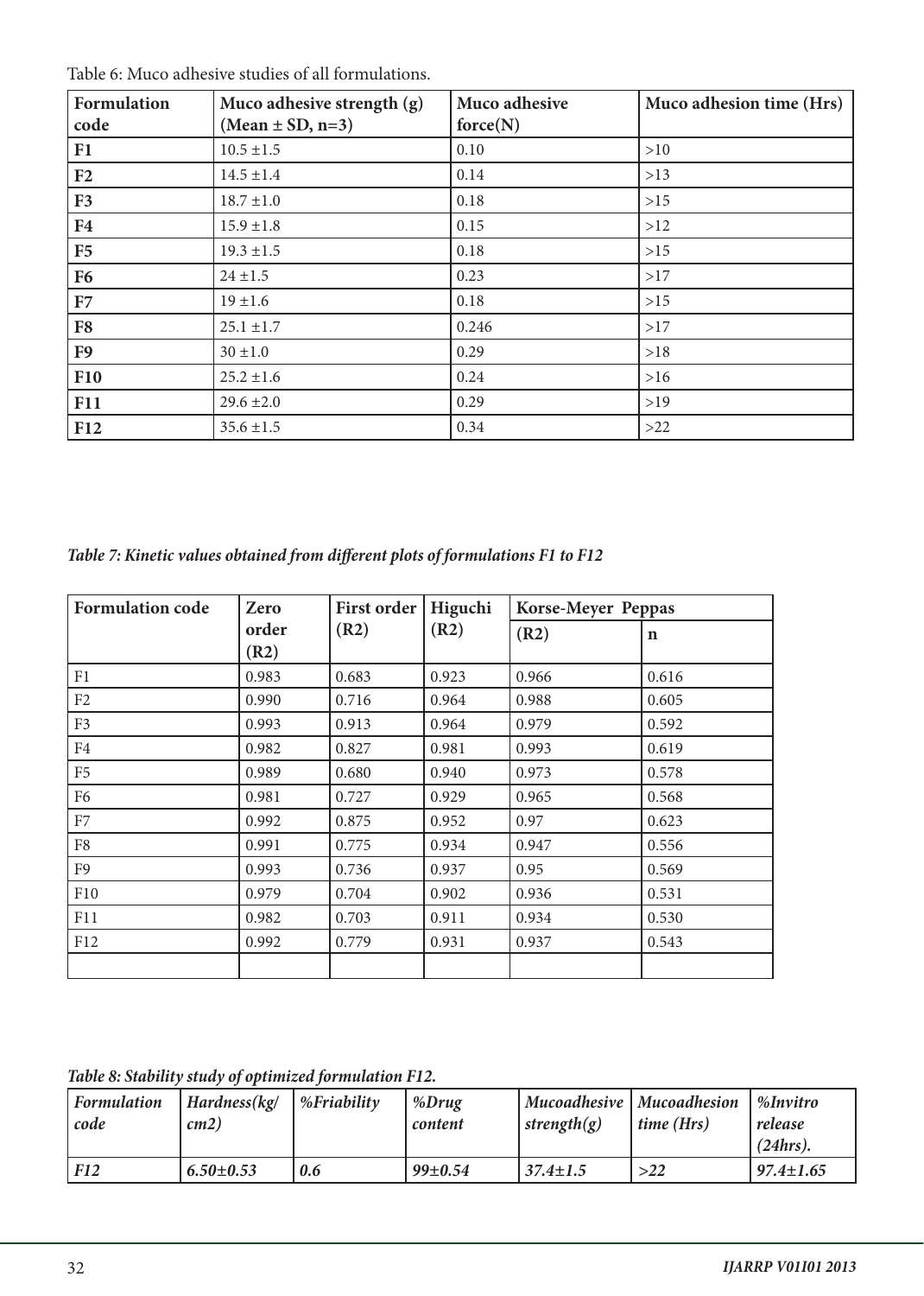



*Figure 3: Swelling studies of formulations F1 to F12.*

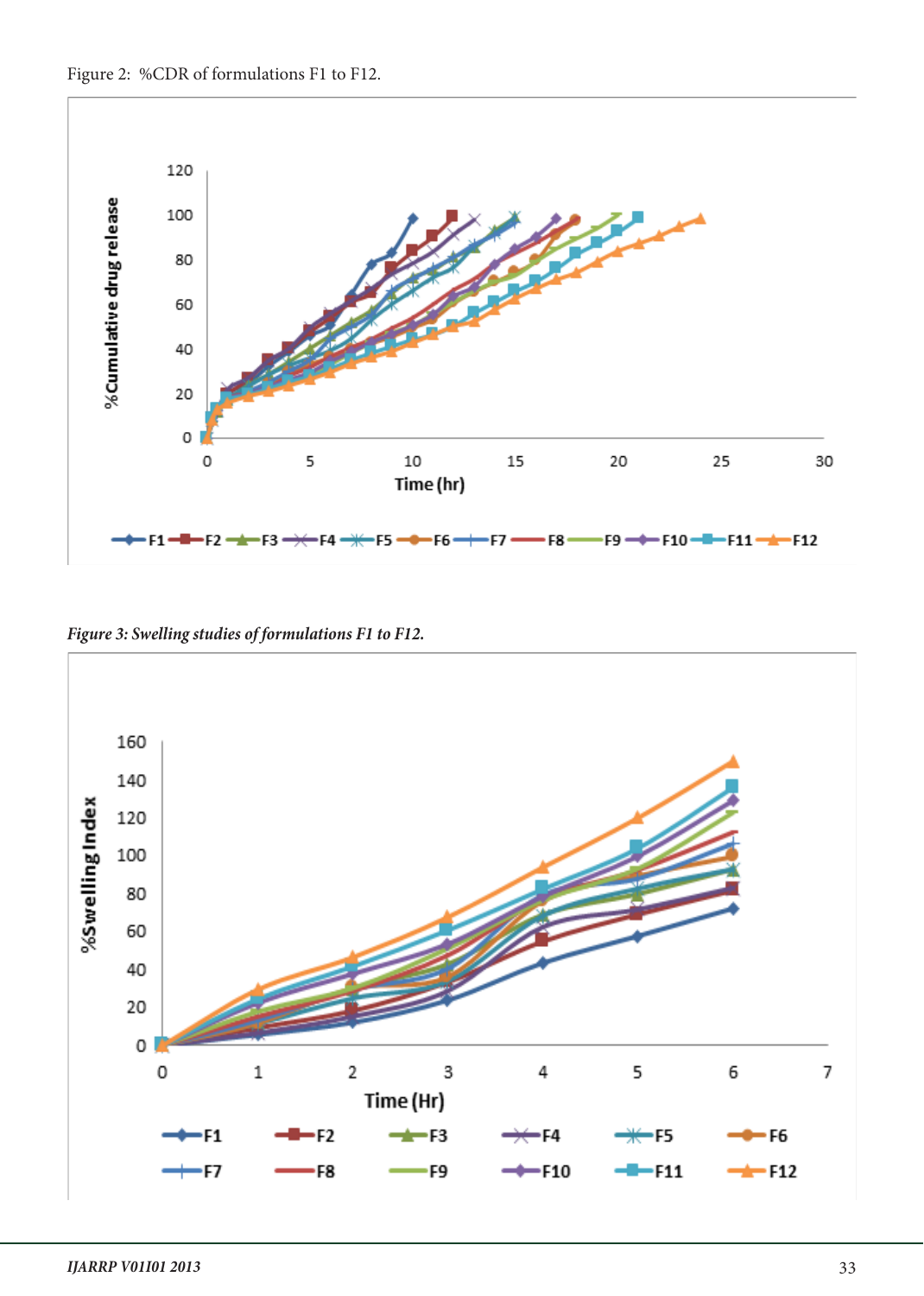



*Figure 5: FTIR of pure losartan potassium*

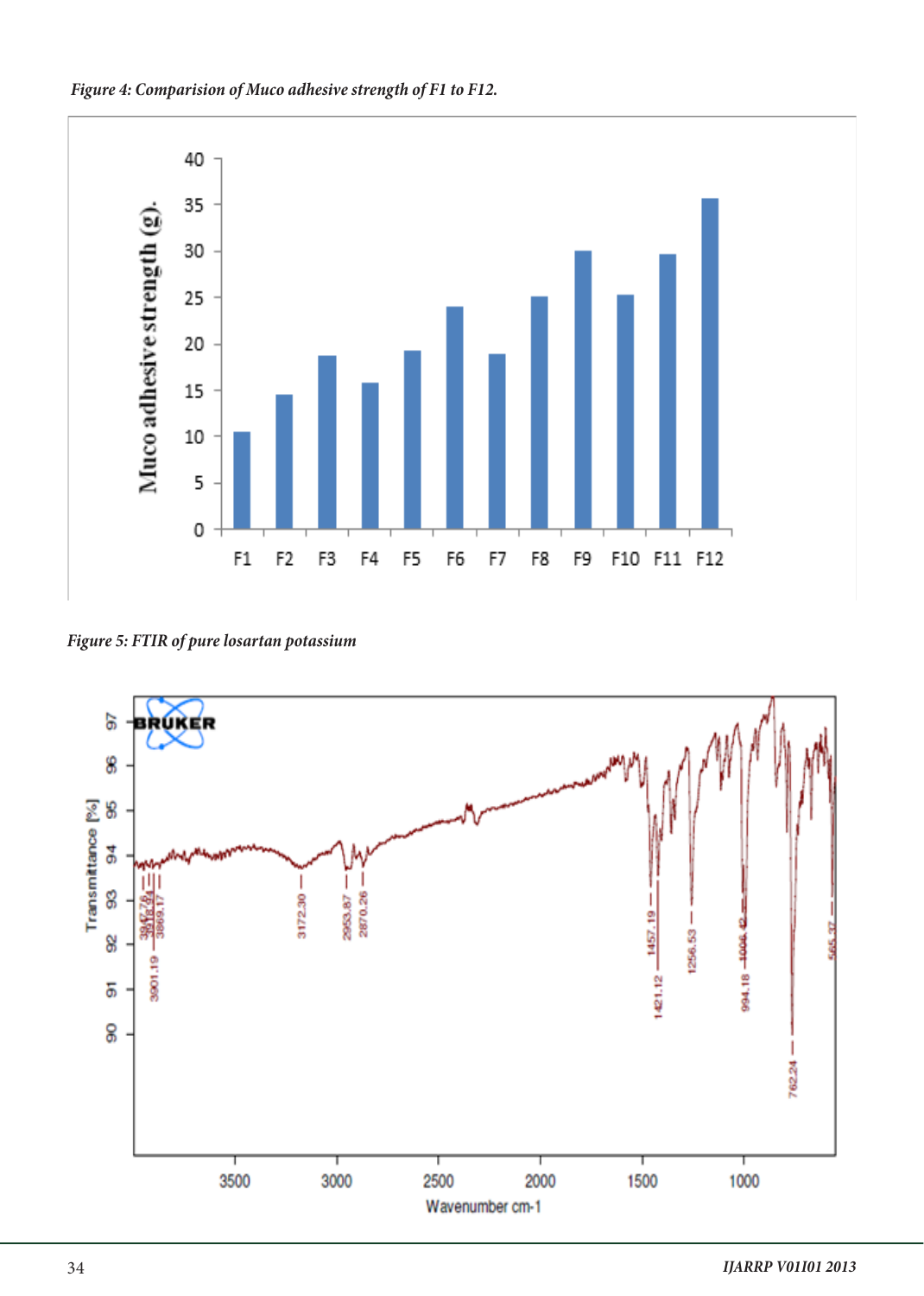

## **4. Results and Discussion**

#### **4.1 Drug Excipient Compatibility Studies**

The pure drug Losartan potassium and the solid admixture of drug and various polymers used in the preparation of bilayered tablets were characterized by FTIR spectroscopy to know the compatibility. As shown in the figure 5-6, there was no significant difference or the characteristic peak of pure drug was unchanged in spectrum of optimized formulation (F12).

#### **4.2 Micromeritic properties**

In the present study, direct compression was adopted for tableting. Plain Losartan potassium exhibited angle of repose 38.42o indicating fair flow property. It showed Carr's index of 23.45 (passable) and Hausner's ratio 1.3. Hence lubricants were added to improve the flow property of drug. Table 3 shows the micromeritic properties of all formulations. It exhibited the angle of repose value of 28.64-38.42o, Carr's index value of 11.96-23.45 and Hausner's ratio 1.14-1.3 indicating flow property excellent to fair. Hence powder mixture was found suitable for direct compression method.

## **4.3 Post compression parameters of tablets**

Post compression parameters are given in the table 4. The tablets of different batches of sodium alginate, guar gum and xanthan gum, alone and in combination were found uniform with respect of thickness 4.45-4.54 mm, hardness 5.5-7.2 kg/cm2 and friability 0.23-0.48% were also found uniform indicating good handling property of the prepared bilayer tablet. Weight variation 1.75-2.99% and drug content 98.18- 101.42% were within prescribed limits. Hence tablets containing drug, polymer, diluents, binder and lubricants could be prepared satisfactorily by direct compression method.

#### **4.4 In vitro release study**

IR layer of all the formulation showed the burst release (10mg) of losartan potassium within 30 min. Presence of super disintegrant (Ac-Di-Sol) 6% w/w in immediate release layer showed faster disintegration of the layer. This can attributed to the extent of water uptake and consequently the strong swelling power of this disintegrant causing sufficient hydrodynamic pressure to induce complete disintegration. Formulation containing 15%, 25%, 35% w/w of sodium alginate (F1, F4, F7) exhibited release over 10, 13, 15 hr respectively. Formulation containing 15%, 25%, 35% w/w of guar gum (F2, F5, F8) exhibited release over 12, 15, 18 hr respectively. Formulation containing 15%, 25%, 35% w/w of xanthan gum (F3, F6, F9) exhibited release over 15, 18, 20 hr respectively. This clearly indicates that release rate was influenced by polymer concentration. Formulations containing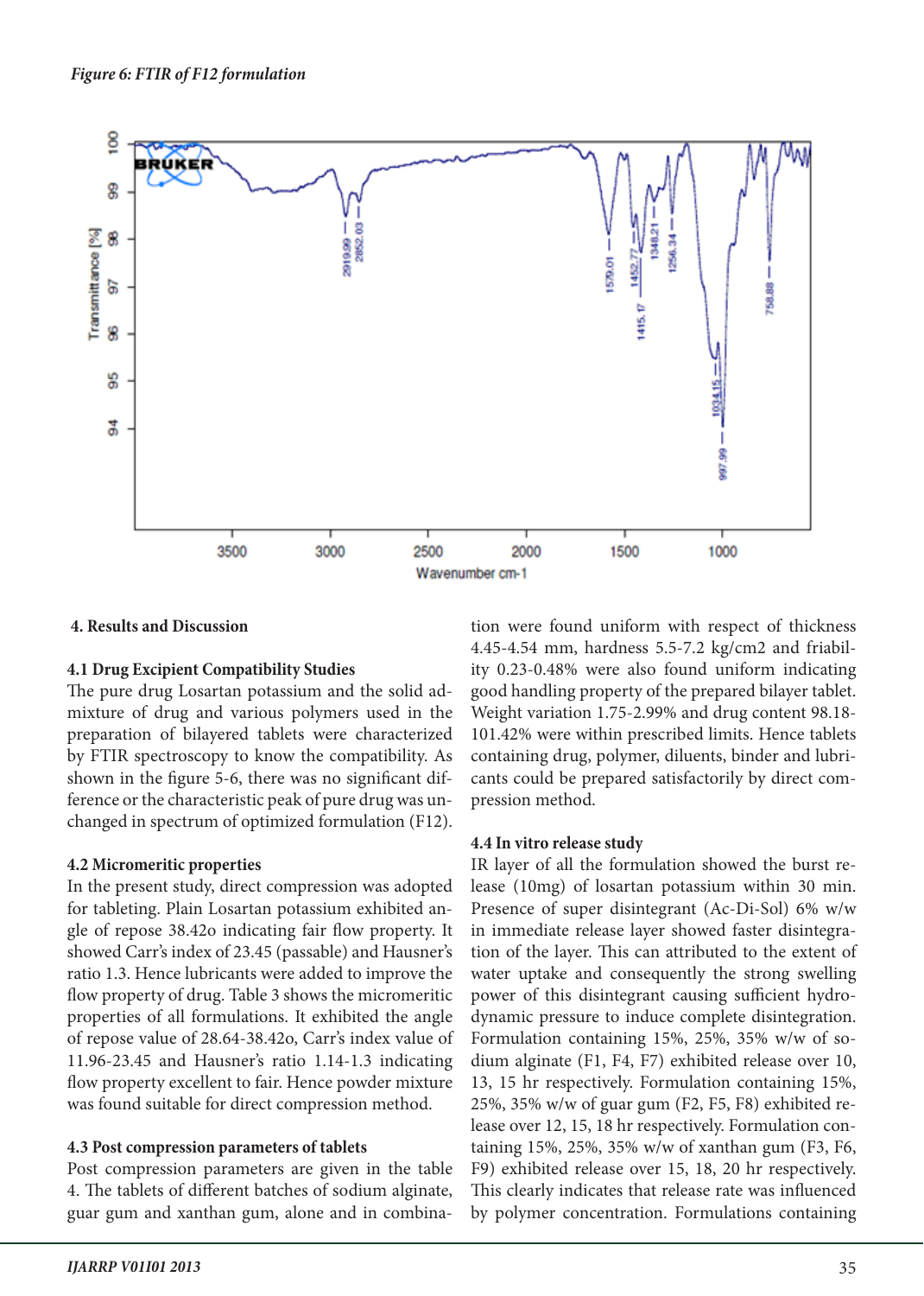polymer combination F10 (15%w/w sodium alginate and 20% w/w guar gum) showed release over 17 hr, F11 (15%w/w sodium alginate and 20% w/w xanthan gum) showed release over 20 hr, F12 (15% w/w guar gum and 20% w/w xanthan gum) showed release upto 24 hr. among all the formulations F12 has released better controlled release over 24 hr.

## **4.5 Swelling study**

The swelling index of bilayer tablets as shown in the table 5, were directly proportional to the concentration of the polymer, as the polymer concentration increase there was increase in the swelling index. On comparing the swelling index, it was observed that F12 (15% w/w guar gum and 20% w/w xanthan gum) showed maximum swelling index. The order of swelling of polymeric tablets were XG-GG > SA-XG > SA- $GG > XG > GG > SA$ .

## **4.6 In – vitro mucoadhesive study**

The in-vitro mucoadhesive study was performed on modified physical balance and measures the mucoadhesive strength (g) requires to detach the tablet. The mucoadhesive characteristics were affected by the concentration of the gum. Increase in concentration of gum increases mucoadhesive strength and mucoadhesive time of the formulation. Optimized formulation F12, with 15% w/w guar gum and 20% w/w xanthan gum shows greater mucoadhesive strength with mucoadhesive time over 24 hr. The results were shown in the table 6.

## **4.7 Mechanism of drug release [21, 22]**

As observed from the table 7, all the formulations followed zero order kinetics as correlation (R2) values 0.979-0.993 are higher than that of first order release kinetics. The prepared bilayered tablets showed Non-Fickian (anomalous) release, as the values of release exponent (n) lies between 0.53-0.623 with their correlation coefficient (R2) values between 0.934- 0.993 which are greater than the values of Higuchi model.

## **4.8 Stability study**

The stability studies were carried out for the formulations F12 at  $40 \pm 20C/75 \pm 5\%$  RH for one month. Table 8, shows the values of pre and post compression parameters after stability studies at different temperature and humidity conditions. The result indicated that the tablets did not show any prominent changes during the study period. This indicates that tablets are fairly stable at storage conditions.

#### **5. Conclusion**

The present research was carried out to develop a bilayer tablet of Losartan potassium using super disintegrant Ac-Di-Sol (6%) for the immediate release layer and sodium alginate, guar gum, xanthan gum alone and in combination at different strengths for the controlled release layer. Bilayer tablets showed an initial burst to provide the loading dose of the drug followed by the controlled release for 24 hr, indicating a promising potential of the losartan potassium bilayer tablet as an alternative to the conventional dosage form.

## **Acknowledgements**

The authors are thankful to the Spectrum labs, Hyderabad and CMR College of Pharmacy, Hyderabad for providing necessary facilities to carry out this work.

## **References**

1. Hirtz. J. The GIT absorption of drugs in man: a review of current approaches and methods of study. Br J. Clin pharmacol., 19: 77S-83S.

2. Brahmankar DM. Jaiswal SB. Controlled Release Medication. In Brahmankar DM. Editors. A Textbook of Biopharmaceutics and Pharmacokinetics A Treatise. 1st Edition, Vallabh Prakashan publishers, New Delhi; 1995, pg, 64-70.

3. Drug information for Losartan potassium from Indian pharmacopoeia. 2010; vol. 2: 1607-1608.

4. Rang and Dale, Hormones, Text Book of Pharmacology, 5th ed. Edited by Laurence Hunder. 2004:385.

5. Tripathi KD, Essential of Medical Pharmacology, 6th ed. New Delhi. Jaypee Brothers Medical Publishers (P) Ltd. 2008:488.

6. Goodman M. The Pharmacology Basis of Therapeutics. Mc Graw-Hill Medical publishing division London. 2006; 1884.

7. Dr.Karsten Cremer.,Gastro retentive dosage forms: Design and Manufacture, LTS Lohamnn Therapy Systems, D-56605. Andernach, Germany.2007,Vol. 3, 345-370.

8. Whiteland L., Fell J.T., Collett J.H., Development of gastro retentive dosage form.Eur. J. Pharm. Sci., 1996; 4(suppl): S182.

9. Cartensen JT. Drug stability: Principle and Practices, Marcel Dakker, New work, 2nd Ed, 1995, pp 538-580.

10. Barbara Stuart. FTIR: Fundamentals and applications. John Wiley & Sons Ltd. (2004).P: 72, 77, 80-82, 86, 96.

11. Hadjiioannou Tp, Christian GD, Koupparis MA. Quantitaive calculation in pharmaceutical practices